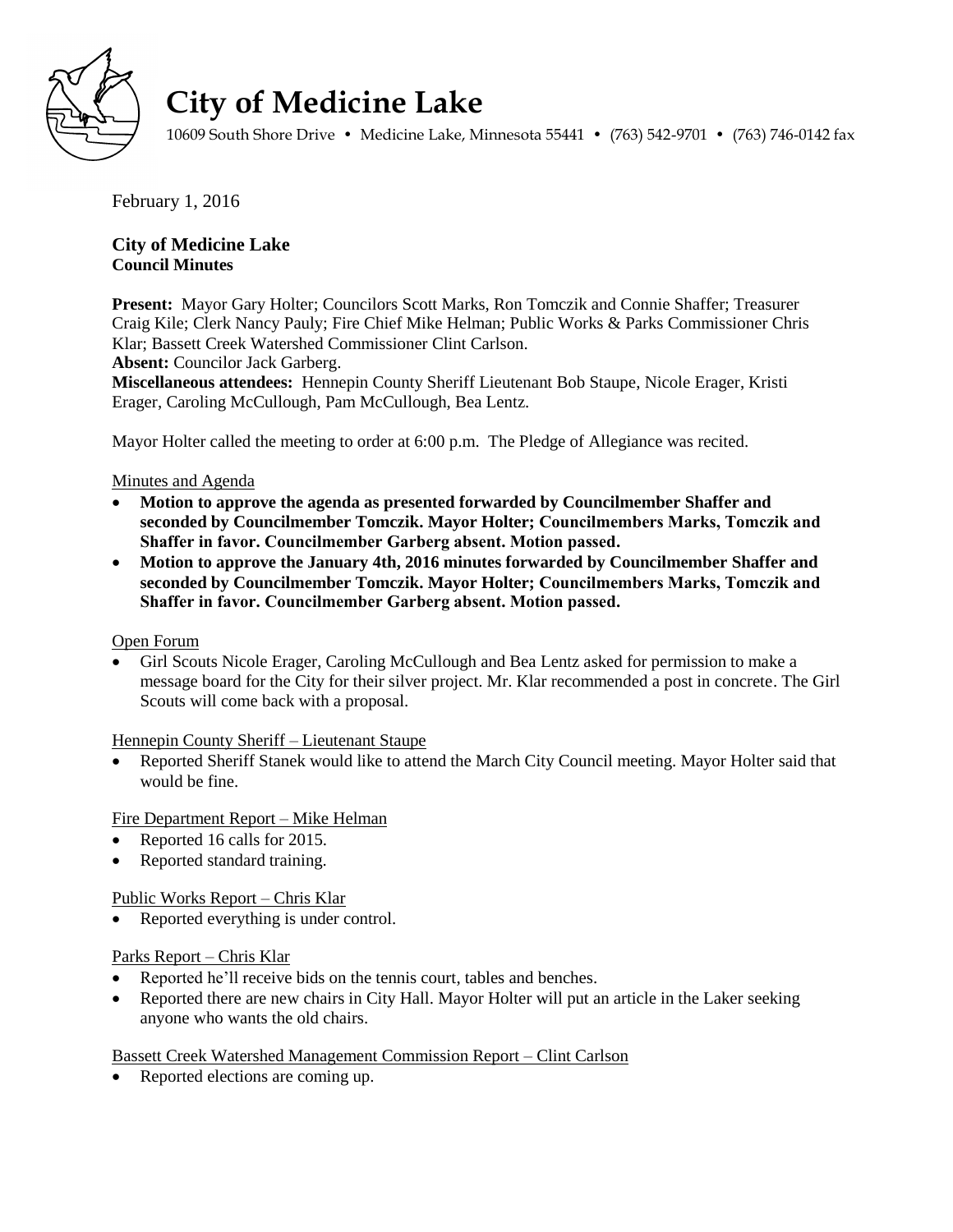- Reported an aquatic plant management committee is being formed in response to Plymouth no longer paying to spray curly-leaf pondweed. Mr. Carlson will be on the committee.
- Reported the watershed needs to approve the Blue Line light rail extension.
- Mayor Holter said AMLAC is putting together a proposal for a water control outlet.

## Planning Commission Report – Jon Pettengill

 Mayor Holter reported that due to time constraints, Planning Commission Chair Jon Pettengill has asked the City to seek his replacement as chair. Mr. Pettengill will continue as a planning commission member and the City will seek a new chair of the commission.

## Treasurer's Report-Craig Kile

- Receipts in reporting period: \$2,569
- Receipts year to date: \$8,384
- Disbursements in reporting period: \$14,090
- Disbursements year to date: \$14,511
- **Motion to approve the summary spending, receipts and cash balances through January 31, 2016 forwarded by Councilmember Shaffer and seconded by Councilmember Marks. Mayor Holter; Councilmembers Marks, Tomczik and Shaffer in favor. Councilmember Garberg absent. Motion passed.**

#### Officer Reports:

#### Councilmember Garberg (Reported by Mayor Holter)

• Reported on the parking ordinance. Brad Scheib has reworded it. An issue is that residents often need to park on the right of way in their driveway. Council suggested allowing parking except where no parking is posted. Council agreed to let Councilmember Garberg continue to work the issue.

#### Councilmember Shaffer

Reported there is one outstanding rental license fee for 2016. She sent them a certified letter.

#### Councilmember Tomczik

• Reported nothing to report.

#### Councilmember Marks

- Reported he did the SAC report.
- Reported he talked with Bruce Larson about the comprehensive plan.
- Reported he needs to fill out the yearly sewer use data.
- Reported he needs to do the 2015 I/I report.
- Reported he received a report from Met Council that lists a rain event of 2.21 inches over several days around November 18th and we did not violate our max.

#### Mayor Holter

 Mayor Holter will put an item in the Laker directing residents to call the Sheriff if they see illegal activity on the lake.

#### Unfinished Business

 Councilmember Shaffer asked about the status of the City web site. Mayor Holter said he had to delay several meetings because of conflicts.